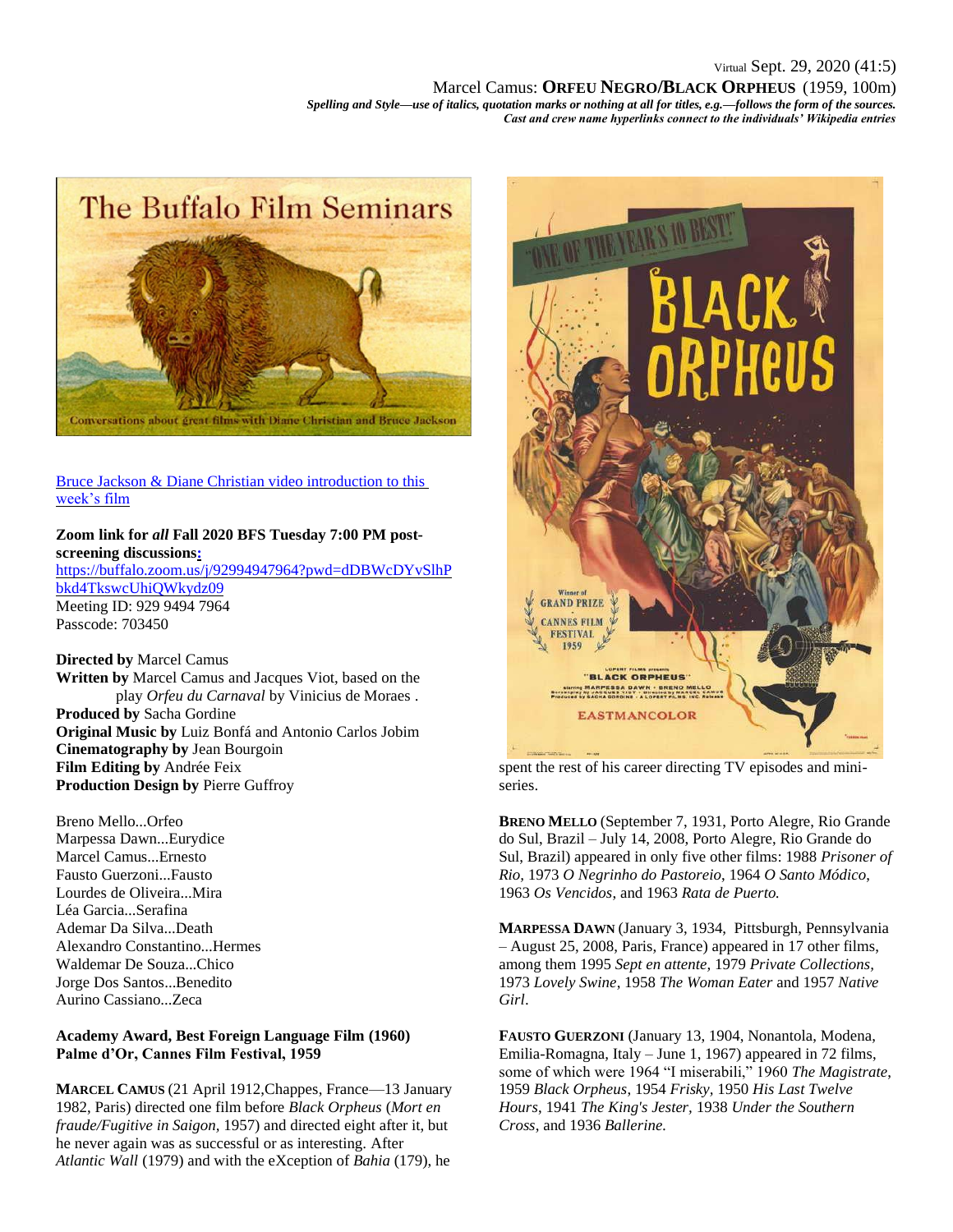**LÉA GARCIA** (March 11, 1933, Rio de Janeiro, Rio de Janeiro, Brazil) appeared in 51 films and tv series, among them, 2010 *Mon père, Francis le Belge*, 2009 *A Lei e o Crime* (17 episodes), 2007 *Luz do Sol* (29 episodes), 2006 *The Greatest Love of All,* 2003 *Viva Sapato!* 1999, *Orfeu,* 1994 *A Viagem* (2 episodes), 1978 *A Noiva da Cidade*, 1977 *Sweet Thieves,* 1961 *The Pioneers,* and 1959 *Black Orpheus*.

**ADEMAR DA SILVA** (September 29, 1927, São Paulo, Brazil— January 12, 2001, São Paulo, Brazil) was in only in role one in one film: Death, in this one. He was an Olympic triple-jumper. He won gold medals in 1952 and 1956.

**JEAN BOURGOIN** (4 March 1913, Paris, France—3 September 1991, Paris ) was assistant cameraman on Jean Renoir's *La Grande illusion* (1937). His last film was *La Chambre rouge/The Red Room* (1972). Some of his 50 other films were *The Longest Day* (1962, for which he won an Oscar), *Mr. Arkadin* (1955), *Nous sommes tous des assassins/We Are All Murderers* (1952), *La Marseillaise* (1938) and *Une partie de campagne/A Day in the Country* (1936).

# *Marcel Camus France, 1912-82* **from** *The Rough Guide to Film.* **Richard Armstrong, Tom Charity, Lloyd Hughes & Jessica Winter. Rough Guides, London, 2007.**



In a career lasting over thirty years Camus made idealistic films that examined love, condemned war and exuded the atmosphere of exotic countries and their music. But he is best known for just one brilliant film which combines many of these traits, *Orfeo Negro* (*Black Orpheus*, 1959). Camus was an art teacher but spent World

War II in a POW camp where he designed and directed plays. After his release he worked as an assistant to various directors including Jacques Becker, Luis Buñuel, Henri Decoin and Jacques Feyder. His first film was the documentary short *Renaissance du Havre* (1948) but it was not until 1957 that he was able to direct his first feature. *La Mort en fraude* (*Fugitive in Saigon,* 1957). Set during the Indo-Chinese war, it was the first of several anti-war films and pronouncements from Camus. *Orfeo negro* won an Oscar, but *Os bandeirantes* (*The Pioneers*, 1960) and *L'oiseau de paradis* (*Dragon Sky*, 1962)

were perceived as disappointing in comparison. *Le chant du monde* (*Song of the World*, 1965), a pastoral Romeo and Juliet story, was seen as overly sentimental, and the wartime comedy *Le mur de l'Atlantique* (*Atlantic Wall*, 1969), though amusing, was essentially lightweight. A few more films followed before he turned to television in 1973. Ultimately, *Orfeo negro* was a brilliant one-off success.

## **from Robert Graves:** *The Greek Myths* **v.1. Penguin, Baltimore, 1966**

Orpheus, son of the Thracian King Oeagrus and the Muse Calliope, was the most famous poet and musician who ever lived. Apollo presented him with a lyre, and the Muses taught him its use, so that he not only enchanted wild beasts, but made the rocks and trees move from their places to follow the sound of his music. At Zone in Thrace a number of ancient mountain oaks are still standing in the pattern of one of his dances, just as he left them.

After a visit to Egypt, Orpheus joined the Argonauts, with whom he sailed to Colchis, his music helping them to overcome many difficulties—and, on his return, he married Eurydice, whom some called Agriope, and settled among the savage Cicones of Thrace.

One day, near Tempe, in the valley of the river Peneius, Eurydice met Aristaeus, who tried to force her. She trod on a serpent, as she fled, and died of its bite; but Orpheus boldly descended into Tartarus, hoping to fetch her back. He used the passage which opens at Aornum in Thesprotis and, on his arrival, not only charmed the ferryman Charon, the Dog Cerberus, and the three Judges of the Dead with his plaintive music, but temporarily suspended the tortures of the damned; and so far soothed the savage heart of Hades that he won leave to restore Eurydice to the upper world. Hades made a single condition: that Orpheus might not look behind him until she was safely back under the light of the sun. Eurydice followed Orpheus up through the dark passage, guided by the sounds of his lyre, and it was only when he reached sunlight again that he turned to see whether she were still behind him, and so lost her for ever.

### **From Robert Graves, ed.,** *Larousse Encyclopedia of*

*Mythology***, ed. Robert Graves:** Orpheus was inconsolable and, some said, killed himself. But the more widely held opinion was that he was torn in pieces by Thracian women who were infuriated at this single-minded love for his wife.

### *"Black Orpheus:* **Dancing in the Streets," by Michael Atkinson, from** *Criterion Comment*

Before Marcel Camus' *Black Orpheus* showed up on American and European screens in 1959, what would later be known as the "art film" came in only a few shades of glum: Bergmanesque existentialism, Japanese samurai tragedy, stories of Italian peasant life, French protonoir. No one thought to buckle up when a Brazilian movie arrived in town, and what happened then was close to an intercultural awakening, from Cannes to L.A. to Tokyo—suddenly, filmgoers knew the fiery power of the South American sun, the frantic colors of Brazilian style, the dizzying blast of relentless samba, and the rangy life lived in the slums of Rio, all of it bouncily packaged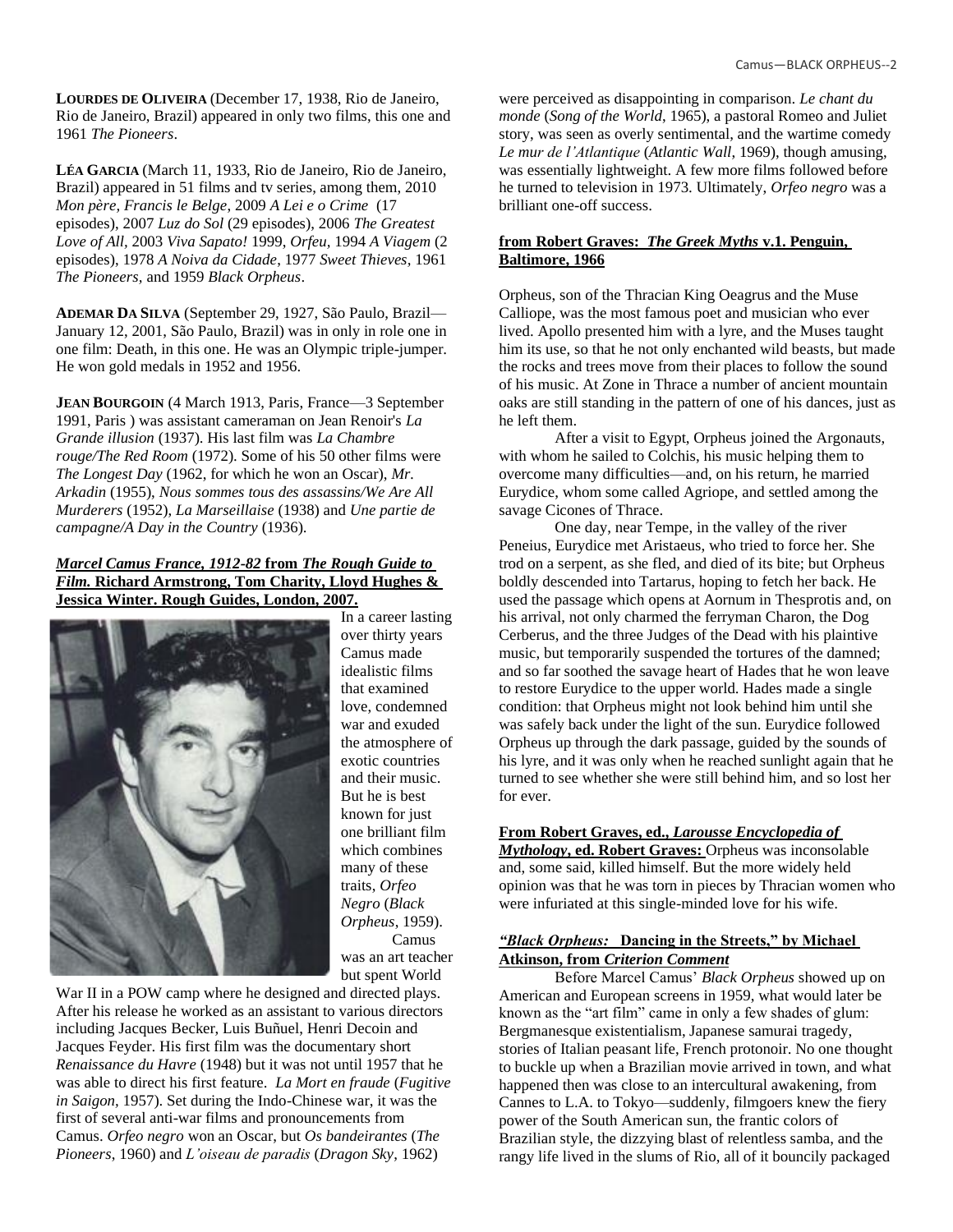around the Orpheus myth and the swoony fervor of Carnival. It was difficult not to be dazzled—*Black Orpheus* stood for decades as one of the most popular films ever imported to the U.S., and people who encountered it midcentury have loved it their whole life.

Certainly, *Black Orpheus* is one of the most

remarkable one-hit wonders in film history. Camus, a Frenchman who had assisted Jacques Becker in the late 1940s and 1950s, went to Brazil after directing only one feature (*Fugitive in Saigon*), became intoxicated by Carnival, and made *Black Orpheus* and a handful of other, sparsely distributed films there, before moving on to Cambodia for a project and then back to France. After that, he directed a fair amount of episodic TV, dying in 1982. Camus claimed to be a lifelong adherent of Orphism, a pre-Christian stew of



reincarnation beliefs and purgatorial atonement, but because of his sparse résumé, *Black Orpheus* is hardly open to an auteurist appreciation—it stands alone, in the heat and on hotsy-totsy legs. It is, of course, exposed to the kinds of sociopolitical readings that have become de rigueur in the years since it appeared, and it's easy to look at Camus' film with a jaundiced eye and see a white European man's romanticized, even orientalist, portrait of poor brown third worlders, for whom poverty is one long, breathless party.

But let's stop right there and consider that Carnival itself is surely proof that these poor people party well enough without any help from white Europeans, thank you, and that frowning on *Black Orpheus* for its rainbow romanticism is akin to damning the very musical traditions it celebrates. Before the late fifties, when bossa nova exploded around the world thanks in part to the success of this film—Americans thought of Carmen Miranda when they thought of South American culture, and her persona and songs were only the tritest charades of ethnicity. But the music that runs through *Black Orpheus* like a river is authentically native, and the rampant intoxication of the film's characters is not feigned, broadly speaking, for our benefit but is actually a manifestation of an entire culture exulting in its own self-expression. Camus uses a local, all-black cast of nonprofessional actors and heaps in vast swatches of Carnival footage, in case we were in doubt. You see the same identification between a society and its giddy discovery of voice in *The Gold Diggers of 1935,* Jacques Demy's *The Umbrellas of Cherbourg* (1964), and Tony Gatlif's *Latcho drom* (1993).

*Exultation* is the word to use, because whatever else you make of Camus' film, it is an explosion of life love, a cataract of élan. Viewers in 1959 and beyond couldn't be blamed for thinking that they'd never seen sunlight properly filmed before. There is, indeed, no overestimating the degree to which cinematographer Jean Bourgoin's Eastmancolor images rearranged fifties audiences' perceptions of Rio and its steep

favelas (cleaned up though they were), nor can we ignore the sheer opiate effect of so much raging human color, sweat, rhythmic movement, and tropical swelter. (Bourgoin's versatility has also been undersung—astonishingly, he'd shot the black-and-white shadow nightmare of Welles's *Mr. Arkadin* four years earlier.) *Black Orpheus* is, of course, a

> stylized daydream, a vision of an entire city that won't stop dancing, but still, the full thrust of "native cinema," moderated though it was, may never have been so vividly experienced by mainstream Americans and Europeans. Those two ideas visual spectacle and cultural import—cannot be separated here, particularly considering the extraterrestrial excess of Carnival, a one-of-a-kind optical drug. ("No one can resist the madness!" someone says.) The overall effect is of the whole story unfurling while an epic, unceasing musical

number shimmies, bops, and wails in the background.

Has any other movie worked up this kind of spritz, before or since? It's not a small matter, either, to notice *Black Orpheus'*s unabashed sexiness, which like its music and aerobic joy—the film's founding principles—radiates from it on an almost mythic scale. Given the film's hedonistic program, it was a brilliant gambit to use the Orpheus-Eurydice legend as scaffolding: once you're in the land of demigods and ancient archetypes, every human impulse can attain a cosmic weight, and what's depicted concretely in Camus' film is allowed to take on a metaphoric glamour, voicing all of humankind's repressed desires and hungers. At the same time, Camus and his scenarist, Jacques Viot (working from a play, Vinicius de Moraes's *Orfeu da Conceição*), don't make a big deal about the mythological parallels—characters notice the confluence of names when trolley driver Orfeu (soccer pro Breno Mello) meets and falls for new girl in town Eurídice (Marpessa Dawn) and find the coincidence merely amusing.

Only children see the power of this singing Orpheus to wake the sun as he croons to his beloved in bed before the festivities begin. The couple's wooing and the jealousy of Orfeu's fiancée and the Carnival masquerade enabling the lovers to unite, all of it is giddy preamble to the tale's mythic trial, complicated by the fact that Eurídice's death is accidentally caused by Orfeu's attempt to rescue her from fate (by literally turning on the lights). When Orfeu searches for his dead lover in the underworld, he begins in the spooky empty halls of federal bureaucracy and ends up at an Umbanda ritual peopled by nonactors obliviously absorbed in their prayers and succumbing to spiritual fits. It's indicative of Camus' astute taste and trust in his concoction that the mythic is simply another facet of reality, whether explicitly indexing the ancient tales or evoking the bacchic esprit of living, loving, and partying like the gods.

The happy synthesis extends to Carnival itself, which, we may recall, began as the ancient Roman Saturnalia, a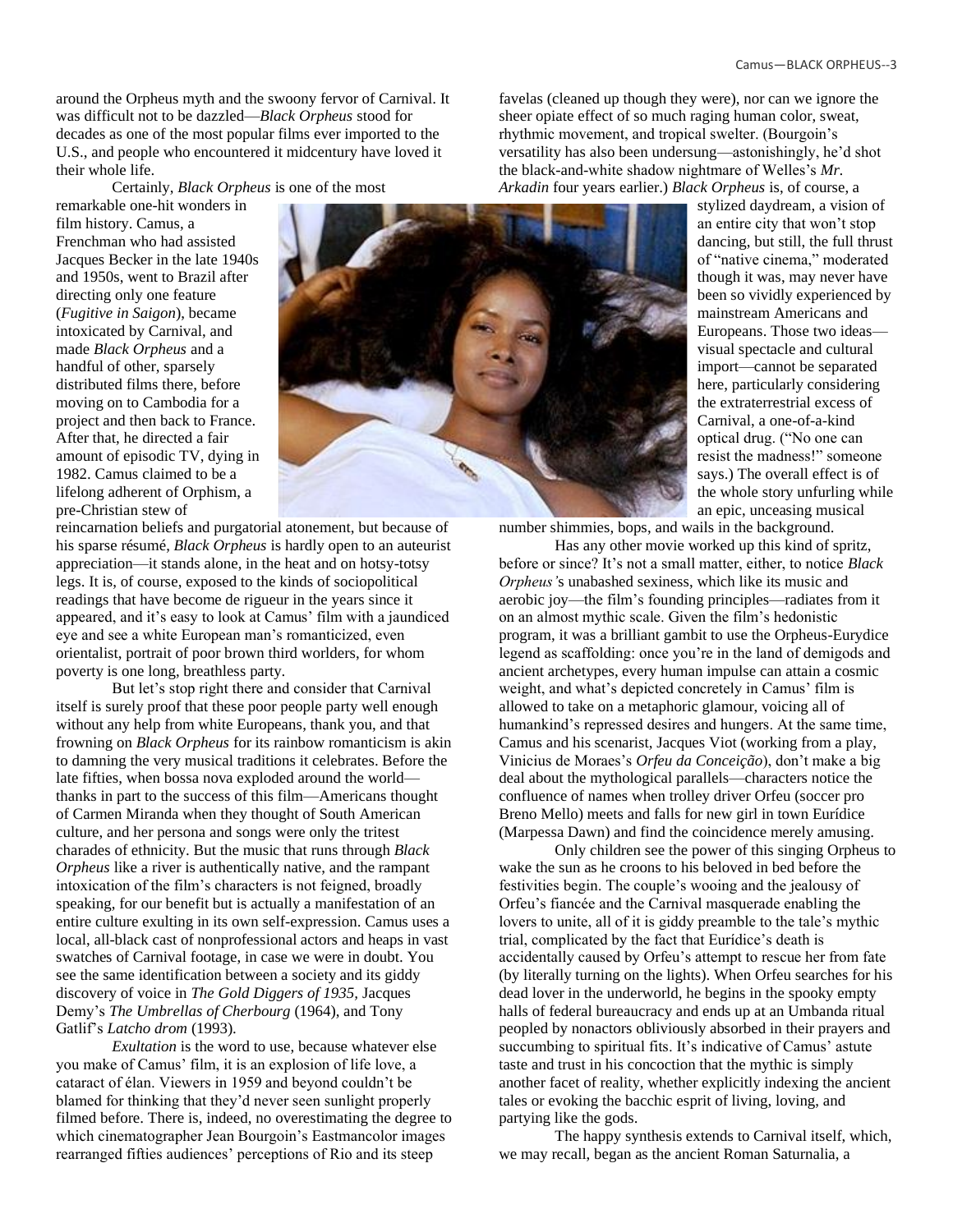seasonal weeklong party of indulgence, rebellion, and irresponsibility fostered to mollify the poor and enslaved. Its roots were mythological, and the holiday was bolstered by the storied participation of the Olympians, and served the same

cathartic social function as the various trickster legends in virtually every primitive culture on earth—to unleash the collective id that society has been erected to discipline and let loose the dogs of fun. In Brazil, of course, where Lenten traditions from Europe are rocketed into the stratosphere, the fun is Homeric. As per legendary structural anthropologist Claude Levi-Strauss, myths mediate between radical extremes, primarily life and death, which frames the Orpheus story as the most famous



mediation exercise in human history. In Camus' version, we get the juxtaposition in full-frontal glory, the specter of skeletal death cavorting through Carnival's exuberant thicket of life run amok.

Even so, *Black Orpheus* may be a sensual experience above all, a summery idyll like no other, from the sunrises on the hill to the airy tumbledown shack of Eurídice's cousin (virtually the idealized set for a children's TV show, albeit one with scantily clad Brazilians slinking in and out of costume) to the streets filled with ecstatic *sambistas*—with almost every corner of every shot crawling with kittens and jungle birds and farm animals. The Orpheus tragedy takes center stage, but the entirety of Camus' movie insists, even before the infectious ending shot of the children boogying on the hill, that life will go on, and not in a stream but a torrent. If the king be dead, as the traditional myth cycles go, then long live the king, the parades, the hot-blooded rendezvous, the "wretched of the earth" expressing their appetite for life.

Art isn't pedagogic about happiness and living, except when it happens to be. And although we could all do a lot worse than to take cues from Bogart's quietly confident resolve or Greer Garson's optimistic warmth or even Groucho Marx's insouciant fearlessness, it is also true that some entire movies can reveal to us ways to conduct our lives, to make them lighter, more energetic, more forward-looking, and simply more pleasurable. In that sense, it's possible tha*t Black Orpheus* may be unchallenged as a cinematic pathfinder to earthly bliss, a simple state of being where we worry about our quotidian trials less and dance a little more.

## **"Black Orpheus," by David Ehrenstein, from** *Criterion Current:*

From the moment of its first appearance, at the Cannes Film Festival in 1959—where it won the Palme d'Or—it was clear that *Black Orpheus* was a very special film. Taking the

ancient Greek myth of a youth who travels to the land of the dead to bring back the woman he loves, and transporting it to the slums of modern day Rio de Janeiro, this bittersweet romantic tragedy has charmed audiences the world over with

its beauty, color, and above all—its music. In fact, so important is Black Orpheus' musical dimension that you might say the film's roots aren't in images but in sounds.

The first shot shows an ancient frieze of the lovers, Orpheus and Eurydice. But what grabs your attention as it hits the screen is the sound of the music playing underneath it—a guitar softly strumming the chords of the film's main musical theme. A mood of quiet reverie is created only to be shattered almost immediately as the frieze

explodes before our eyes, only to be replaced by a series of fast-moving shots of dancers preparing for Carnival. But even these colorful sights are undercut by a sound that, beginning here, runs through the length of the film—the eruptive, convulsive, infectious beat of the Latin American pop sound known as "bossa nova."

Though bossa nova had been the cornerstone of Latin American music for many years, it's safe to say that prior to the release of *Black Orpheus* the world at large had never really heard it before. The film changed the world of music overnight. Its composers, Antonio Carlos Jobim and Luis Bonfá, became international stars. The film's main themes, "Manha de Carnival" and "O Nossa Amor," permeated the public consciousness in a way that hadn't been seen since Anton Karas' unforgettable zither theme for *The Third Man.* But make no mistake, none of these musical glories would have been possible without the film that holds them all together—*Black Orpheus.*

The Orpheus of myth was the son of the god Apollo and Calliope, a muse. His singing tamed wild beasts and quieted raging rivers. The Orpheus of the film is a lowly streetcar conductor whose singing makes him a favorite of the slum neighborhood where he lives. The original Eurydice was likewise high-born when compared to the film's heroine—a simple country girl visiting the big city of Rio for the first time in her life. Ordinarily saddling such everyday characters with mythological barnacles would make for dramatic awkwardness. But thanks to the context of Carnival it all works perfectly. A once-a-year blowout where rich and poor alike can masquerade in whatever identities they choose, Carnival is the ideal setting for sliding a mythical mask over commonplace reality. And director Marcel Camus proves to be quite adept at juggling this balancing act between the fantastic and the real. The figure of Death that pursues Eurydice through the streets of Rio could be the literal personification of fate—or the sort of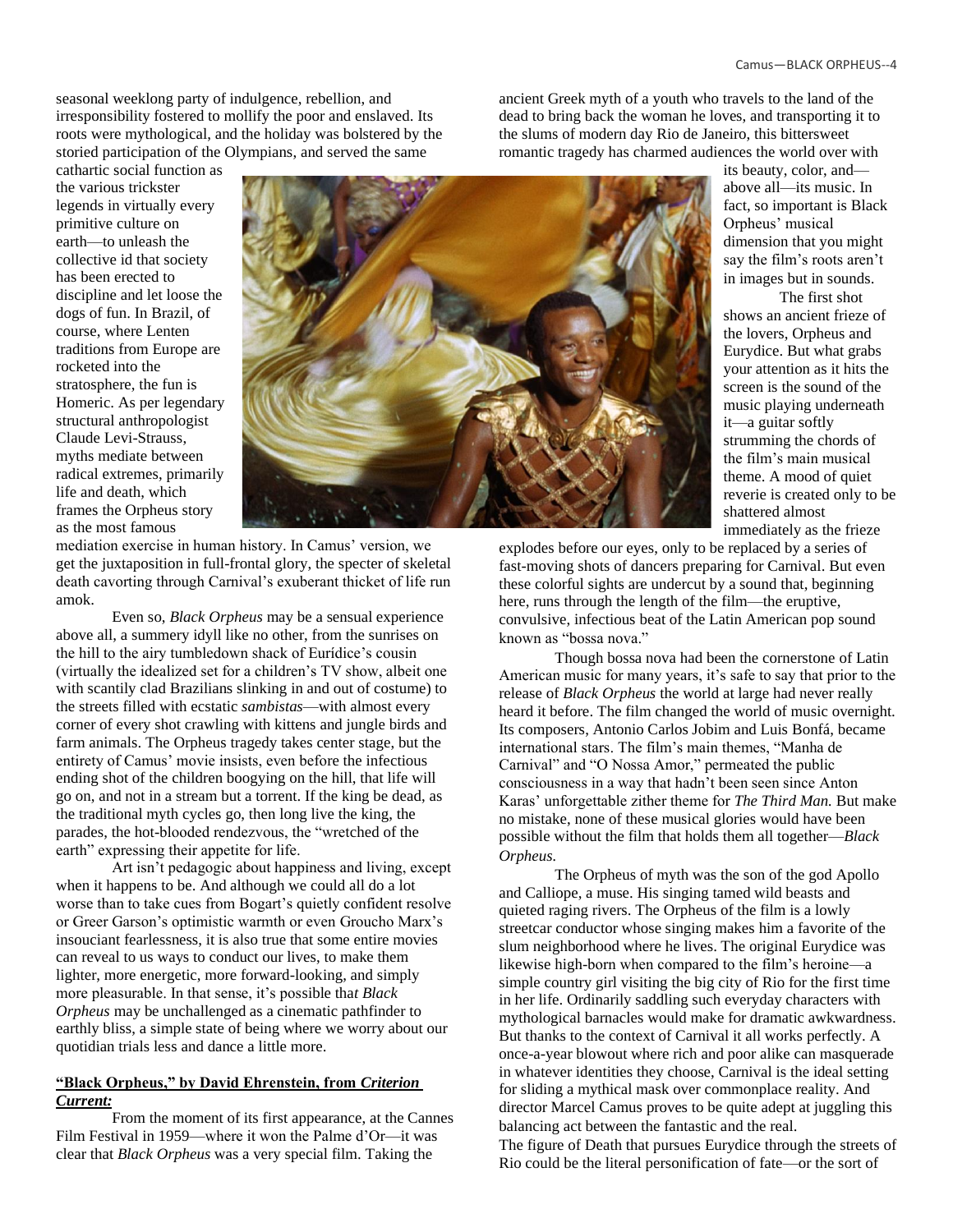everyday maniac found on the streets of any major city. Likewise, Eurydice's death from a streetcar cable is a neat transposition of the original legend in which she died from a serpent's bite on her leg. Best of all is the film's climax, in which Orpheus visits the underworld—here represented by Rio's Bureau of Missing Persons—and a Macumba ceremony in which he tries to make contact with his dead love. As in the legend, the story of the film ends on an unhappy note. Still this nominally sad conclusion is undercut by the spirit of the largely unprofessional cast (Breno Mello was a champion soccer player, Marpessa Dawn a dancer from Pittsburgh); director Camus' obvious love for Rio and its people; and the joyous, rapturous, unforgettable musical score.



### **Peter Bradshaw: "Why Obama is wrong about Black Orpheus" (***The Guardian***, 2009)**

President Obama is now comfortably into his crucial first 100 days, and perhaps just at this moment, before the arrival of those Macmillan-esque "events" which could cloud or modify our perception of him, there is little left to say about Obama the pioneer, Obama the politician, Obama the mouldbreaker or Obama the icon. But maybe there is something left to notice about Obama the film critic.

In his autobiography, Dreams from My Father, Obama recounts his spell in New York in his youth, studying at Columbia University, from where he graduated in 1983. In his first summer in New York, Obama is visited by his sister Maya and his mother, Ann – famously the woman from whom the president gets the white side of his mixed-race ancestry. (She would die of cancer in 1995 at the age of 52; his father, the Kenyan governmental economist [Barack Obama](https://www.theguardian.com/us-news/barack-obama) Sr – whom he hardly knew – died in a car crash in 1982 at the age of 46.)

Obama wryly describes his mother and sister almost immediately fussing about the studenty squalor in which he was living: "'He's so skinny,' Maya said to my mother. 'He has only two towels!' my mother shouted as she inspected the bathrooms. 'And two plates!' They both began to giggle."

Maya and Ann cheerfully spend their days doing tourist stuff and get lectured by the stern Barack in the evening on how frivolous they are. Obama writes:

"One evening, while thumbing through the Village Voice, my mother's eyes lit on an advertisement for a

movie, [Black Orpheus,](https://www.theguardian.com/film/black-orpheus) that was showing downtown. My mother insisted we go see it that night; she said it was the first foreign film she had ever seen."

He goes on:

"'I was only sixteen then,' she told us as we entered the elevator. 'I'd just been accepted to the University of Chicago – Gramps hadn't yet told me I couldn't go – and I was there for the summer, working as an au pair. It was the first time I'd ever been really on my own. Gosh, I felt like such an adult. And when I saw this film, I thought it was the most beautiful thing I had ever seen.'"

Black Orpheus is the 1959 film by Marcel Camus, recreating the Orpheus and Eurydice myth in the Rio carnival; it won the Palme d'Or at Cannes that year and also a Golden Globe and an Oscar for best foreign-langauge film a year later. I wrote a [very short review of it](http://www.theguardian.com/culture/2005/nov/04/5) when it was revived here in the UK in 2005 and I praised it for what I found to be its innocent charm, rather than the throbbing samba-style vitality which was found to be so compelling at its release.

But for the young Barack Obama, neither aspect was persuasive. He recalls:

"We took a cab to the revival theatre where the movie was playing. The film, a groundbreaker of sorts due to its mostly black, Brazilian cast, had been made in the fifties. The storyline was simple: the myth of the ill-fated lovers Orpheus and Eurydice set in the favelas of Rio during carnival, in Technicolor splendour, set against scenic green hills, the black and brown Brazilians sang and danced and strummed guitars like carefree birds in colourful plumage. About halfway through the movie I decided I'd seen enough, and turned to my mother to see if she might be ready to go. But her face, lit by the blue glow of the screen, was set in a wistful gaze. At that moment I felt as if I were being given a window into her heart, the unreflective heart of her youth. I suddenly realised that the depiction of the childlike blacks I was now seeing on the screen, the reverse image of Conrad's dark savages, was what my mother had carried with her to Hawaii all those years before, a reflection of the simple fantasies that had been forbidden to a white, middle-class girl from Kansas, the promise of another life: warm, sensual, exotic, different."

And this movie, and his mother's undiminished rapture at it, was to be the subject of fierce self-questioning about his relationship with her: "The emotions between the races could never be pure; even love was tarnished by the desire to find in the other some element that was missing in ourselves."

For what it's worth, I think Obama is wrong about Black Orpheus – he's too tough on it. And yet for me this passage exposed, more dramatically than anything has in a very long while, the fact that critical perceptions are governed by class, by background and by race. I saw Black Orpheus as a white man, a white liberal. Of course I did. The assumption of progressive good faith on race, and the indulgence of potential condescension or even stereotyping in an old movie is something that a white liberal can afford, and as far as the arts and culture are concerned in the prosperous west, white liberals are in the ascendant. But Barack Obama responded to the film quite differently. He responded with impatience, with scepticism and with pain; he saw no reason for black men and women to be objectified – and now, as the president of the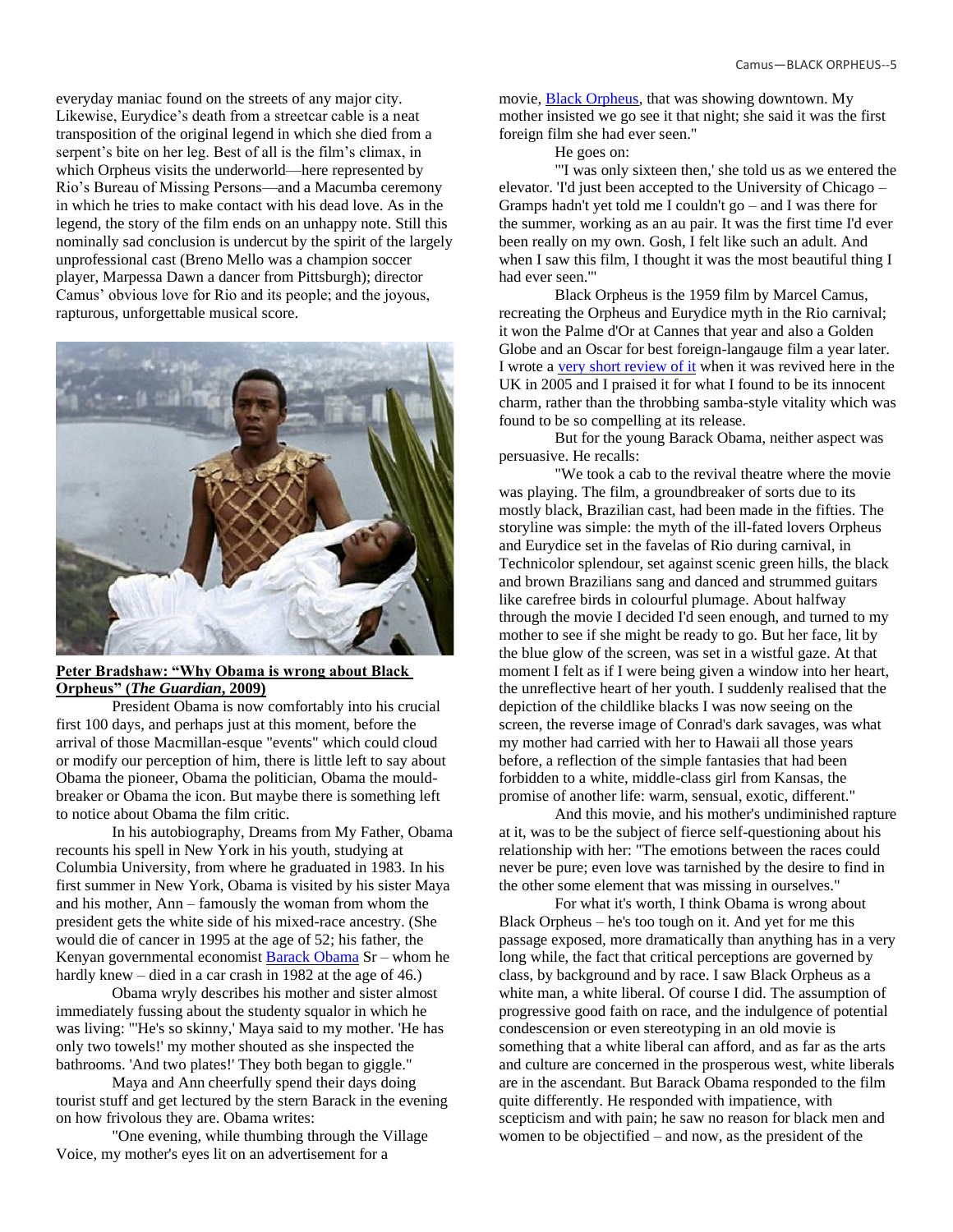United States, he is the subject, the most important subject in the world.

Before Barack Obama's presidency, Black Orpheus was perhaps destined to be something for film buffs only. Now, rightly or wrongly, it may become a classic text, a text about something quite other than that intended by its director, Marcel Camus: a loss of liberal innocence about racial difference.



# **Umbanda (from Wikipedia. [Full entry here.](https://en.wikipedia.org/wiki/Umbanda))**

... A [syncretic](https://en.wikipedia.org/wiki/Syncretism) [Afro-Brazilian religion](https://en.wikipedia.org/wiki/Afro-Brazilian_religions) that blends African traditions with [Roman Catholicism,](https://en.wikipedia.org/wiki/Catholicism) [Spiritism,](https://en.wikipedia.org/wiki/Spiritism) and Indigenous American beliefs. Although some of its beliefs and most of its practices existed in the late 19th century in almost all Brazil, it is assumed that Umbanda originated in [Niterói](https://en.wikipedia.org/wiki/Niter%C3%B3i) and surrounding areas in the early 20th century, mainly due to the work of a psychic (medium), [Zélio Fernandino de Moraes,](https://en.wikipedia.org/wiki/Z%C3%A9lio_Fernandino_de_Moraes) who practiced Umbanda among the poor [Afro-Brazilian](https://en.wikipedia.org/wiki/Afro-Brazilians) slave

descendants. Since then, Umbanda has spread across mainly southern Brazil and neighboring countries like **[Argentina](https://en.wikipedia.org/wiki/Argentina)** and **Uruguay**.

Umbanda has many branches, each one with a different set of beliefs and practices. Some common beliefs are the existence of a [Supreme Creator](https://en.wikipedia.org/wiki/Supreme_Creator) known as [Olodumare.](https://en.wikipedia.org/wiki/Olodumare) Other common beliefs are the existence of deities called [Orixás,](https://en.wikipedia.org/wiki/Orisha) most of them syncretized with [Catholic](https://en.wikipedia.org/wiki/Saints)  [saints](https://en.wikipedia.org/wiki/Saints) that act as divine energy and forces of nature; spirits of deceased people that counsel and guide practitioners through troubles in the material world; psychics, or *mediums*, who have a natural ability that can be perfected to bring messages from the spiritual world of Orixás and the guiding spirits; reincarnation and spiritual evolution through many material lives [\(karmic law\)](https://en.wikipedia.org/wiki/Karma) and the practice of charity and social fraternity.

## **Favela (from Wikipedia[. Full entry here.](https://en.wikipedia.org/wiki/Favela))**

… a type of low-income [slum](https://en.wikipedia.org/wiki/Slum) neighborhood in Brazil that has experienced historical governmental neglect as well. The first favela, now known as [Providência](https://en.wikipedia.org/wiki/Morro_da_Provid%C3%AAncia) in the center of Rio de Janeiro, appeared in the late 19th century, built by soldiers who had nowhere to live following the [Canudos War.](https://en.wikipedia.org/wiki/War_of_Canudos) Some of the first settlements were called *bairros africanos* (African neighborhoods). Over the years, many former [enslaved](https://en.wikipedia.org/wiki/Slavery_in_Brazil)  [Africans](https://en.wikipedia.org/wiki/Slavery_in_Brazil) moved in. Even before the first favela came into being, poor citizens were pushed away from the city and forced to live in the far suburbs. Most modern favelas appeared in the 1970s due to [rural exodus,](https://en.wikipedia.org/wiki/Rural_flight) when many people left rural areas of Brazil and moved to cities. Unable to find places to live, many people found themselves in favelas. Census data released in December 2011 by the [Brazilian Institute of Geography and](https://en.wikipedia.org/wiki/Brazilian_Institute_of_Geography_and_Statistics)  [Statistics](https://en.wikipedia.org/wiki/Brazilian_Institute_of_Geography_and_Statistics) (IBGE) showed that in 2010, about 6 percent of the Brazilian population lived in favelas and other slums.

# **COMING UP IN THE BUFFALO FILM SEMINARS, FALL 2020, SERIES 41:**

Oct 6: Luis Buñuel, *The Exterminating Angel/El ángel exterminador* (1962) Oct 13: Jean-Pierre Melville, *Le Samuraï* (1967) Oct 20: Sergio Leone, *Once Upon a Time in the West/C'era una volta il West*, (1968) Oct 27: Andrei Tarkovsky, *Solaris/ Солярис* (1972) Nov 3: Werner Herzog, *Aguirre, the Wrath of God/Aguirre, der Zorn Gottes* (1972) Nov 10: Richard Rush, *The Stunt Man* (1980) Nov 17: Wim Wenders, *Wings of Desire/Der Himmel über Berlin* (1987) Nov 24: Krzystof Kieślowski, *Three Colors; Red/ Trois coleurs: Rouge/ Trzy kolory. Czerwony* (1994) Dec 1: Charlie Chaplin, *The Great Dictator* (1940)

# CONTACTS:

email Diane Christian: [engdc@buffalo.edu](mailto:engdc@buffalo.edu)...email Bruce Jackson [bjackson@buffalo.edu.](mailto:bjackson@buffalo.edu).. for the series schedule, annotations, links and updates: http://buffalofilmseminars.com... to subscribe to the weekly email informational notes, send an email to [addtolist@buffalofilmseminars.com.](mailto:addtolist@buffalofilmseminars.com)...